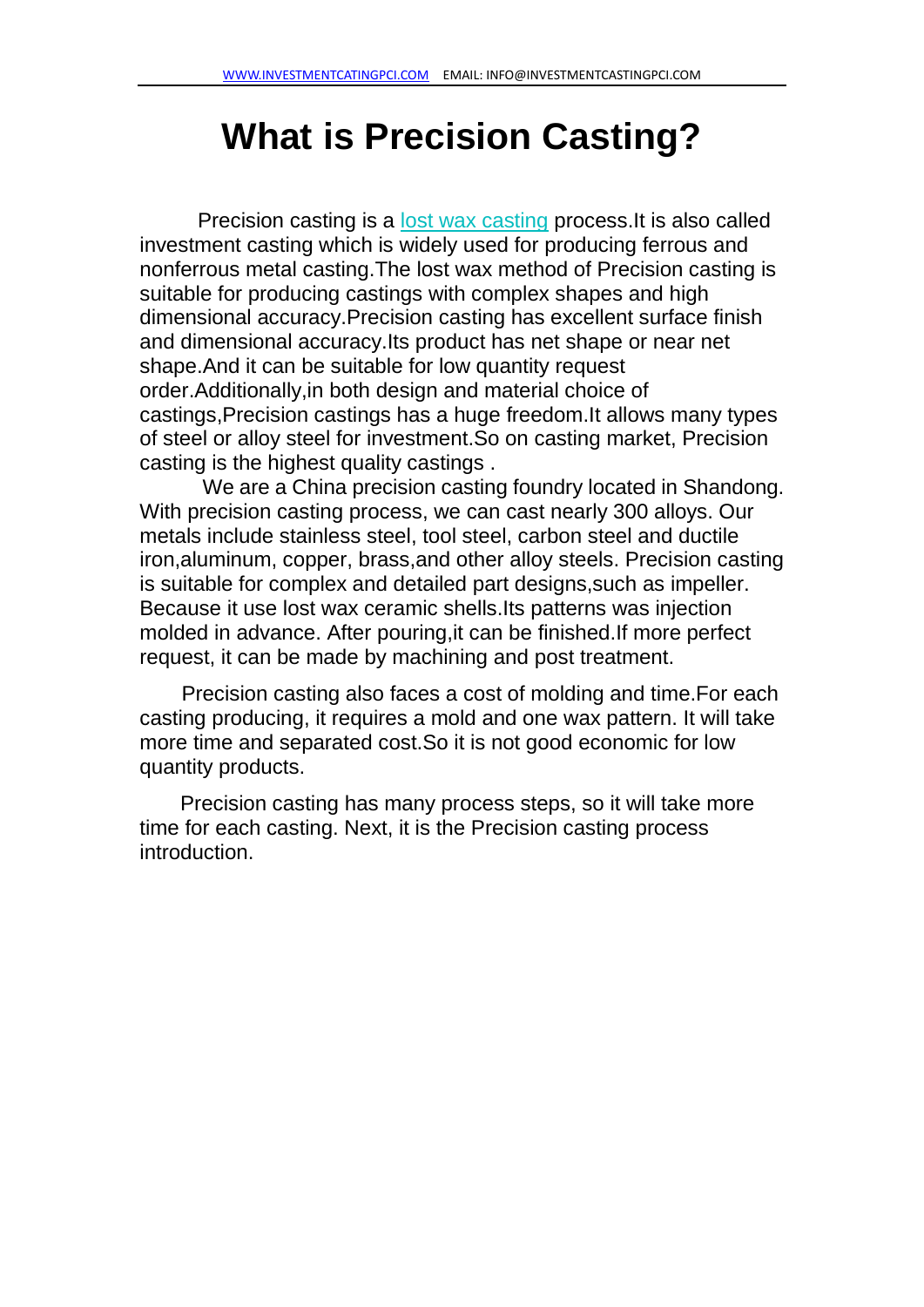## **Precision Casting Process**

Step 1. MOLD DESING



As pee the drawing, our engineer will finish mold design.The mold is purchased from mold factory.

Step 2. WAX INJECTION



The wax is be injected by machine. Wax design of the desired castings are produced by injection molding. These process is called patterns.

Step 3 . ASSEMBLY TREE



The patterns are attached to a central wax stick, called a sprue, to form a casting cluster or assembly tree.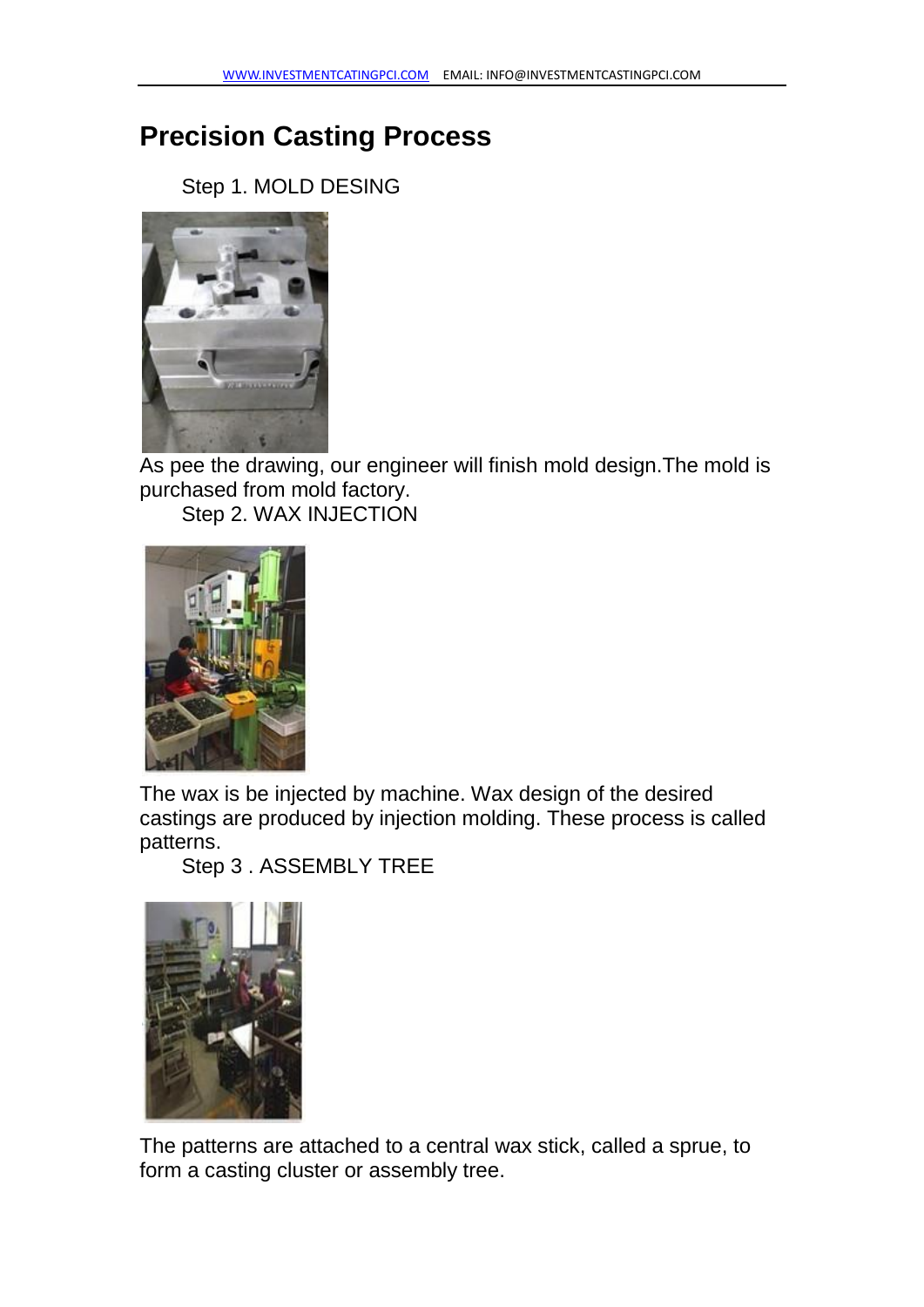#### Step 4. SHELL MAKING



The shell is built by immersing the assembly in a liquid ceramic slurry and then into a bed of extremely fine sand. Up to SIX layers may be applied in this manner. The shell will be dry in each layer making.

Step 5. DEWAX



Once the ceramic is dry,then heating. The wax will be melted out. The melted wax will be flow out from the shell.

Step 6. CASTING



In the conventional process, the shell is filled with molten metal by gravity pouring. As the metal cools, the parts and gates, sprue and pouring cup become solid casting.

Step 7. KNOCKOUT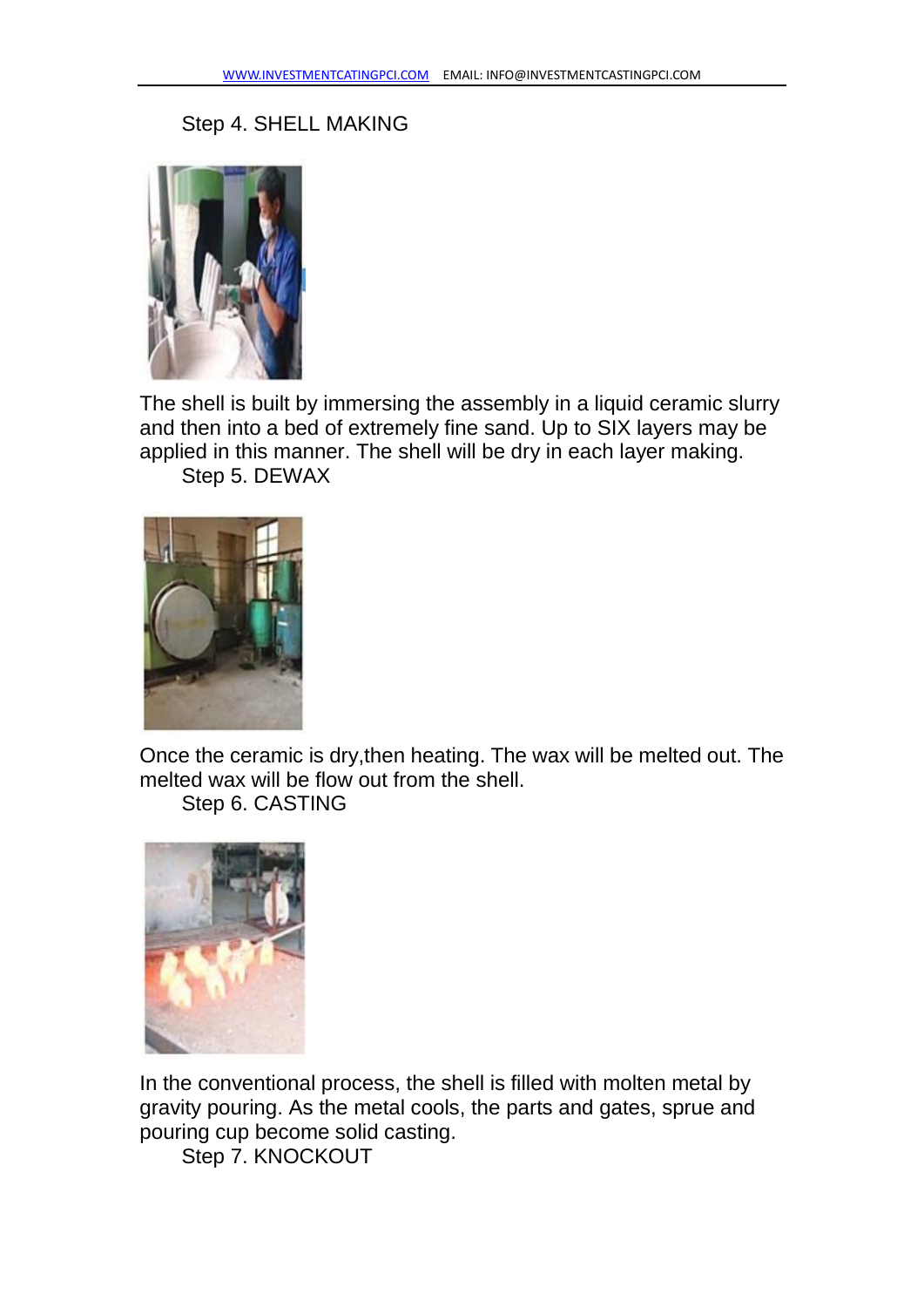

When the metal has cooled and solidified, the ceramic shell will be broken off by vibration or knock-out machine. Step 8. CUT OFF



The parts are cut away from the central spruce using a high speed friction saw.

Step 9. GRINDING



After the casting was cut off.The casting pouring part will be grind ed carefully.

Step 10.Inspection and Post Treatment.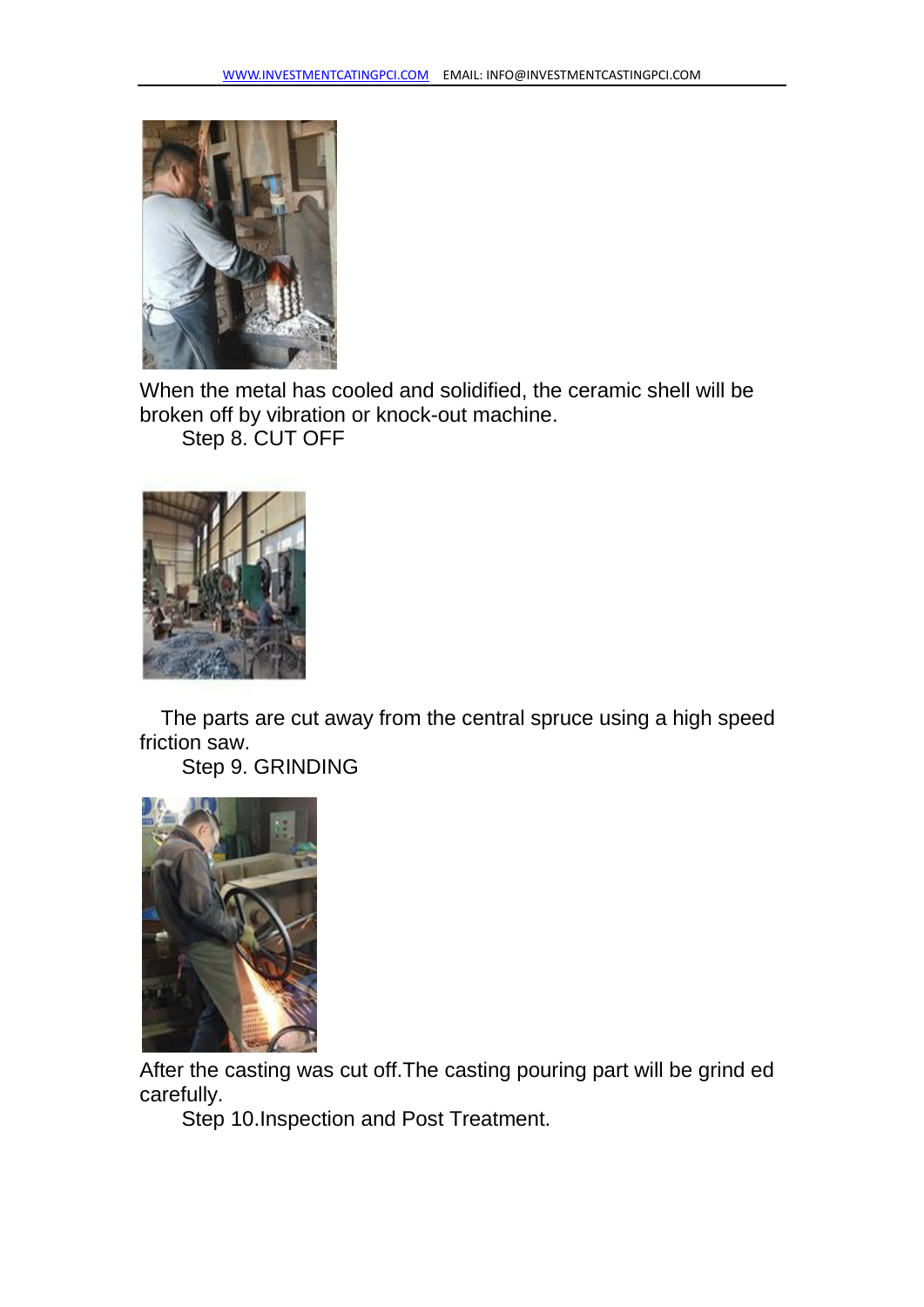

The casting will be inspected by inspector as per drawing and quality request.If there is unqualified parts. It will be repaired and inspected again.

Step 11. FINISHED CASTINGS



After surface finishing operations, the metal castings becomes identical to the original wax patterns and are ready for shipment to the customer.

### **People like Precision casting,what advantages does it**

### **have? Why people choose Precision casting?**

| <b>Perfect Surface</b><br>Finish      | The investment casting process provides far superior surface<br>finish as compared to forgings and sand castings. Sometimes<br>this is important and can avoid machining or other finishing<br>operations.                                                                                                     |
|---------------------------------------|----------------------------------------------------------------------------------------------------------------------------------------------------------------------------------------------------------------------------------------------------------------------------------------------------------------|
| Closer to<br>finished part<br>designs | Investment Castings provide near net shapes for<br>manufactured parts, thus eliminating or reducing machining<br>costs. Holes, undercuts, slots and other difficult detail that<br>cannot be had with other processes can often be provided. An<br>added benefit of near net shape is the savings on material, |